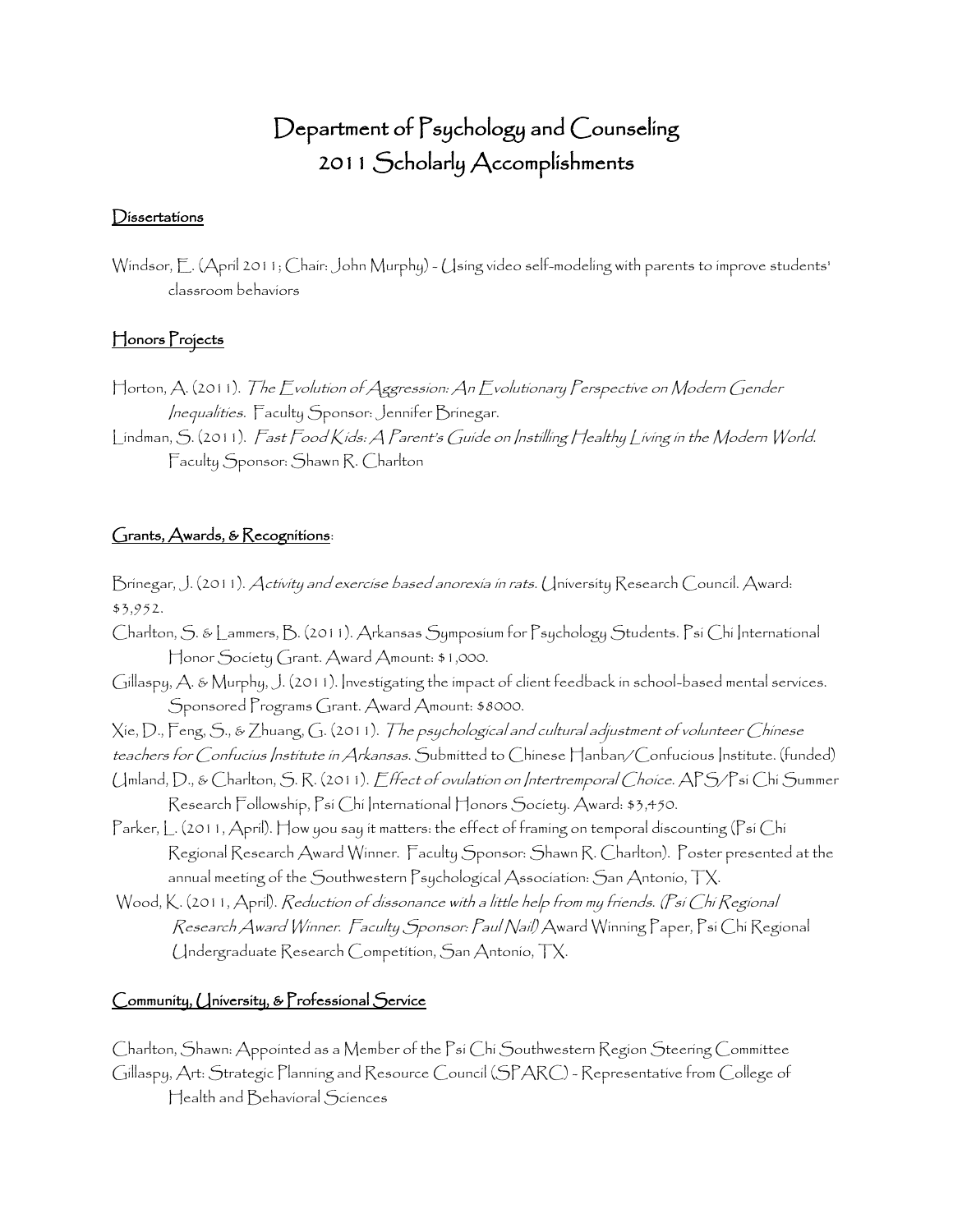Horton, Laura: Member of the Psi Chi Southwestern Region Steering Committee (3<sup>rd</sup> year).

- Rowell, Kevin: President of the Arkansas Psychological Association
- Rowell, Kevin: Committee Member of the Disaster Response Advisory Committee of the South-Central Region of the American Psychological Association.
- Varghese, Femina: Elected as Program Chair to Division 18, Criminal Justice, of the American Psychological Association

#### Professional Publications:

- Askari, A., Madgaonkar, J.S., & Rowell, R.K. (2011). Assessing thought-control strategies: Cancer and family. Asian Journal of Development Matters
- Benish, T., & Bramlett, R.K. (2011). (Jsing social stories to decrease aggression and increase positive positive peer interactions in normally developing preschool children. Educational Psychology in Practice, 27, 1-17.
- Boniecki, K. A., Thomas, A. D., Gowin, K. C., & Britt, T. W. (2011). Prejudice towards people with mental illness: An integrated threat approach. In D. W. Russell (Ed.) The psychology of prejudice: Contemporary issues. Hauppauge, NY: Nova.
- Bramlett, R. & Murphy, J, Hall, J. & Williams-Wolf, K. (2011). Reponse to intervention: Key considerations for school personnel engaged in intervention assistance programs. J.E. Warnick, K. Warnick, & Laffoon, A. (Eds). Eucational Policy and Practice: The good, the bad, and the pseudoscience. Volume II: Applied Practices (pp. 49-83). New York: Nova Science Publishers, Inc.
- Brinegar, J. L., Wood, K. P., Sims, W. D. (2011). Exploring body weight, voluntary activity, and intrinsic value in rats. Perceptual and Motor Skills, (113), 421-425.
- Charlton, S. R., Gossett, B. G., & Charlton, V. A. (2011). Beyond the shadow of a trait: Understanding discounting through item-level analysis of personality scales. Psychological Record.
- Charlton, S., & Sobel, K. V. (2011). Judgment. In V. S. Ramachandran (Ed.), Encyclopedia of Human Behavior. New York: Academic Press.
- Charlton, S. R., Yi, R., Porter, C., Carter, A. E., Bickel, W., & Rachlin, H. (2011). Now for me, later for us? Effect of group context on temporal discounting. Journal of Behavioral Decision Making.
- Gillaspy, J. A., Murphy, J. J. (2011). Incorporating outcome and session rating scales in Solution-focused Brief Therapy. In C. Franklin, T. Trepper, W. Gingerich, & E. McCollum (Eds.), Solution-Focused Brief Therapy. New York: Oxford University Press.
- Lammers, W. J. (2011). Engaging activities for students who are learning research methods. In R. L. Miller (Ed.), Student Engagement in Psychology Courses. E-book published online by the Society for the Teaching of Psychology. [http://teachpsych.org/resources/e-books/e-books.php.](http://teachpsych.org/resources/e-books/e-books.php)
- Lazano, A.T.R., Morgan, R.D., Murray, D., & Varghese, F.P. (2011). Prison tattoos as a reflection of the criminal lifestyle. International Journal of Offender Therapy and Comparative Criminology, 55, 509- 529.
- MacDonald, G., Nail, P. R., & Harper, J. (2011). Do people use reverse psychology? An exploration of strategic self-anticonformity. Social Influence, 6, 1-14.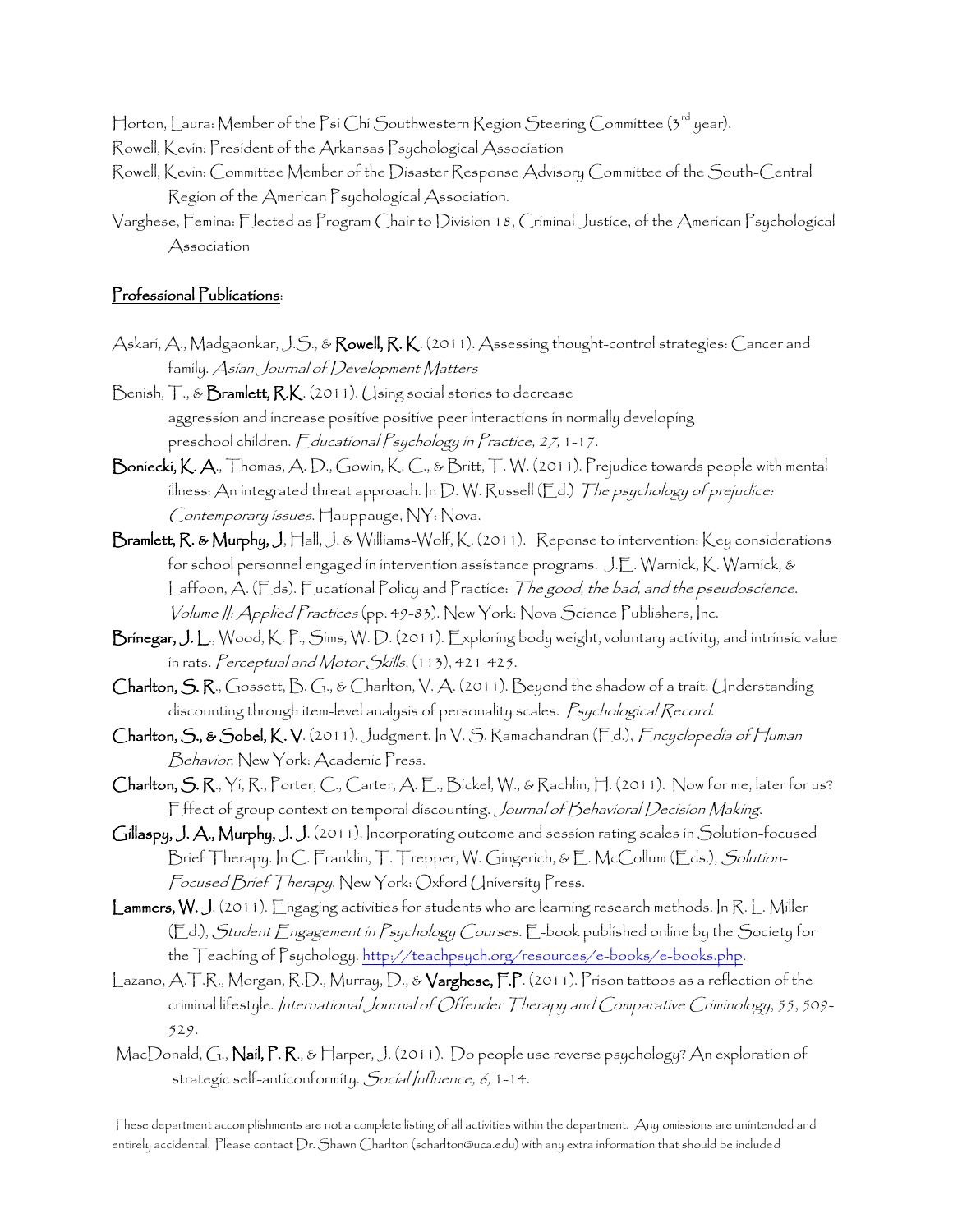- McChristian, Chrystal L., Rowell, Kevin R., and Smith, B. L. (2011). Intelligence and Language: Correlates between the RIAS and CREVT-2. In process of submission to the *Journal of Psychoeducational* Assessment.
- Murphy, J. J. (2011). A client-directed, solution-focused brief therapist's perspective on Ruth. In G. Corey, Case approach to counseling and psychotherapy (8th ed.), Belmont, CA: Thomson Higher Education. (Invited section in a chapter on postmodern approaches to psychotherapy).
- Nail, P. R., & Boniecki, K. (2011). Inconsistency in cognition: Cognitive dissonance. In D. Chadee (Ed.), Selected theories in social psychology. Oxford, United Kingdom: Wiley-Blackwell.
- Yi, R., Charlton, S. R., Porter, C., Carter, A., & Bickel, W. (2011). Future altruism: Social discounting of delayed rewards. Behvioural Processes, 86(1), 160 - 163.

## Non-refereed Publications

Hopper, J.L., & Dielmann, K.B. (2011). Bullying in the 21st century: What every parent should know. Feature article. Parenting in Arkansas.

## Conference Presentations

- Abott, H. (2011). Psi Chi/Psi Beta: How to Build and Maintain a Vital Psi Chi/Psi Beta Chapter. Panel member for event presented at the annual meeting of the Southwestern Psychological Association: San Antonio, TX.
- Abott, H. (2011). Psi Chi/Psi Beta: Successful Fundraising. Panel member for event presented at the annual meeting of the Southwestern Psychological Association: San Antonio, TX.
- Ahne, J., Cobian, Y., Conley, C., & Lammers, W. J. (2011). Understanding body language. Presented at the Arkansas Symposium for Psychology Students, University of Arkansas-Monticello.
- Anderson, K. M., Varghese, F. P., & Norwood, N. (2011, August). The role of criminal record and mental illness in college admissions: Student perceptions of hypothetical applicants. Poster presented at the annual meeting of the American Psychological Association, Washington, D.C.
- Ariche, D. & Hopper, J. (2011). Correlation of Student-Teacher Relationships and Specific Behaviors of Instructors. Paper presented at the annual meeting of the Southwestern Psychological Association: San Antonio, TX.
- Brinegar, J. L. (2011, March). Less Impulsivity and Voluntary Activity in Sprague-Dawley Rats. Poster Association for Applied Behavior Analysis International, Behavioral Economics Conference: Chicago, IL.
- Brinegar, J. L. (2011, May). Observations of Activity-Based Anorexia in Sprague-Dawley Rats. Paper Association for Behavior Analysis International Annual Convention: Denver, CO.
- Cameron, P. B. (2011). Future of Student-Teacher Relationships in the Face of Electronic Education. Poster presented at the annual meeting of the Southwestern Psychological Association: San Antonio, TX.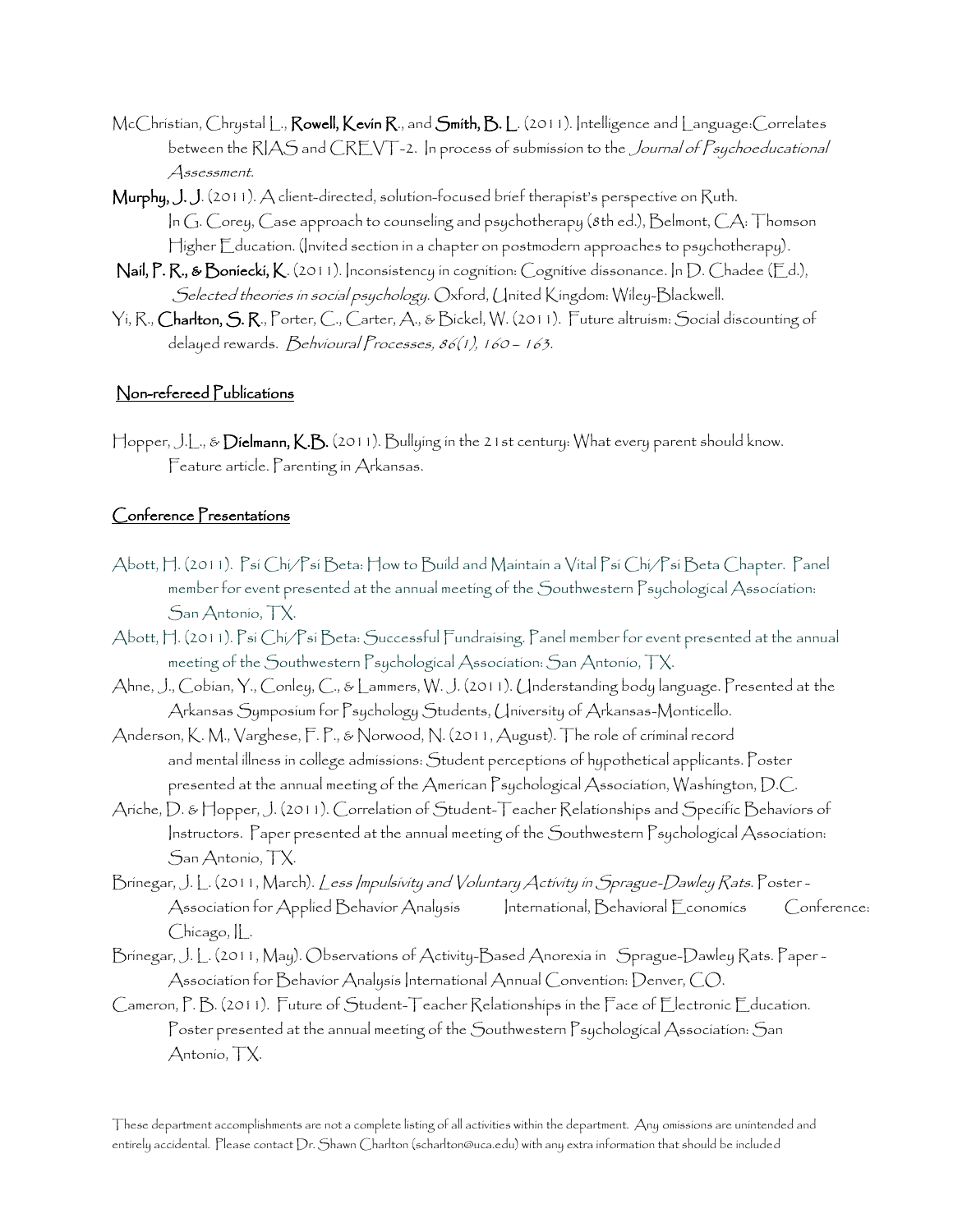- Cameron, P. B. (2011). The Game Is On: Self-esteem and Competition During Social Facilitation. (Faculty Sponsor: Shawn R. Charlton). Paper presented at the annual meeting of the Southwestern Psychological Association: San Antonio, TX.
- Cameron, P. B., & Sobel, K. V. (2011). Visual capture and working memory capacity. Poster presented at the annual meeting of the Southwestern Psychological Association, San Antonio, TX.
- Charlton, S. R. (2011, June). Can we trust our future selves? A temporal discounting primer. Invited talk Getting Ahead in Cognitive Science: The Forward-looking Nature of Perception, Action, and Cognition. The Institute for Prospective Cognition, Normal, IL.
- Charlton, S. R. & Parker, L. (2011, March). Hyperbolic Discounting of Delayed Social Interactions. Poster session presented at the 2011 Behavioral Economics Conference of the Association for Behavior Analysis, International, Chicago, IL.
- Christie, S. (2011). The More the Merrier: Increasing Social Support Decreases Cognitive Dissonance (Finalist, SWPA Research Competition. Faculty Sponsor: Paul Nail). Paper presented at the annual meeting of the Southwestern Psychological Association: San Antonio, TX.
- Christie, S., Cole, C., & Sobel, K. V. (2011). Using autobiographical memories to induce false memories for words. Poster presented at the annual meeting of the Southwestern Psychological Association, San Antonio, TX.
- Clark, A., Leasure, B., & Booher, S. (2011). To Know or Not To Know: Truth Seeking In Romantic Relationships. Paper presented at the annual meeting of the Southwestern Psychological Association: San Antonio, TX.
- Cobian, Y., Wood, M., & Lammers, W. J. (2011). Exploring reasons why students do not seek help from professors. Presented at the Arkansas Symposium for Psychology Students, University of Arkansas-Monticello.
- Cole, C. & Charlton, S. R. (2011). The Role of Cognition on Impulsivity. Poster presented at the annual meeting of the Southwestern Psychological Association: San Antonio, TX.
- Cole, C., Charlton, S. R., & Sobel, K. V. (2011). Can individual differences in working memory distinguish between different kinds of discounting? Paper presented at the annual meeting of the Southwestern Psychological Association, San Antonio, TX.
- Cole, C., Holzhauer, D. A., Hudson, S., & Lammers, W. J. (2011). Neuroticism, self-esteem, and use of music for emotional regulation. Presented at the Arkansas Symposium for Psychology Students, University of Arkansas-Monticello.
- Collins, L. S., & Ariche, D. (2011). Affirming Attitudes and Behaviors of College Students towards Gays and Lesbians. Poster presented at the annual meeting of the Southwestern Psychological Association: San Antonio, TX.
- DeYoung, M., Dillon, M., Wood, K., & Lammers, W. J. (2011). Shades of red, eyes of green: An examination of rejection as a fuel for jealousy. Presented at the Arkansas Symposium for Psychology Students, University of Arkansas-Monticello.
- Dielmann, K.B. & Burgin, J., Walker, J., Hicks, S. (2011). 'College students' perceptions of risky behaviors on Facebook© " Paper presented at the Annual meeting of the National Association of School Psychologists, San Francisco, CA.

These department accomplishments are not a complete listing of all activities within the department. Any omissions are unintended and entirely accidental. Please contact Dr. Shawn Charlton (scharlton@uca.edu) with any extra information that should be included Elizandro, A., & Bramlett, R.K. (2011, February). Musically adapted versus traditionally read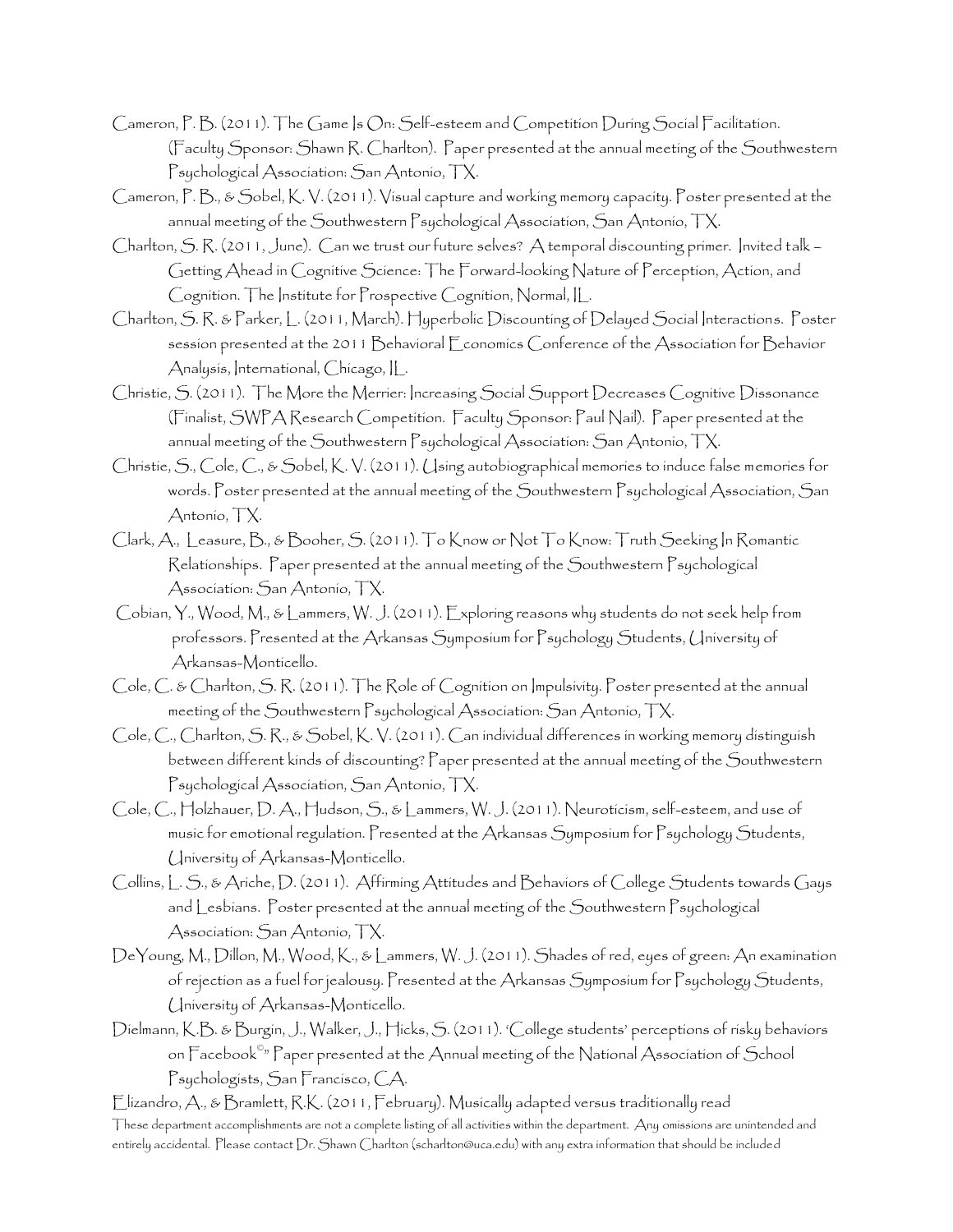- Emerson, A., Salling, A., Stallings, S., & Lammers, W. J. (2011). A look at intrinsic versus extrinsic motivation in higher education. Presented at the Arkansas Symposium for Psychology Students, University of Arkansas-Monticello.
- England, J. L., Horton, A. E., Wood, K. P., & Brinegar, J. L. (April, 2011). The Turbulence and Stability of the Black Handed Spider Monkey (Ateles geoffroyi) Population at the Little Rock Zoo. Poster- Arkansas Symposium for Psychology Students: Monticello, AR.
- Flora, K. L., Cunningham, L. E., Waldheim, K. A., Pahl, J. L., Reese, R. J., Gillaspy, J. A., Remer, R., Yoder, B. J., Marsden, T. E., & Archie, A. (2011, August). Social desirability and validity of clients' ratings of the Session Rating Scale. Paper presented at the annual meeting of the American Psychological Association, Washington, DC.
- Gambill, R., Mitchell, D., Proctor, C., & Lammers, W. J. (2011). Religion and rationality: When oil meets water. Presented at the Arkansas Symposium for Psychology Students, University of Arkansas-Monticello.
- Gibbs, V., Simpson, A., Smith, B., Trigg, A., & Lammers, W. J. (2011). How surface texture affects perception of personality. Presented at the Arkansas Symposium for Psychology Students, University of Arkansas-Monticello.
- Hicks, N., & Bihm, E. M. (2011, January). Transparent self and empathy for persons with mental disorders. Poster presented at the 33<sup>rd</sup> Annual National Institute on the Teaching of Psychology, St. Pete Beach, Florida.
- Hood, E., James, M., Marsden, M., & Gillaspy, A. (2011, April). Does Rogers Have the Spirit? Comparing Motivational Interviewing and Person Centered Therapy. Poster presented at the annual meeting of the Southwestern Psychological Association: San Antonio, TX.
- Hood, E. K., James, M., Marsden, T. E., & Gillaspy, J. A. (2011, August). Who has the spirit? Examining Rogers, Perls, and Ellis from a Motivational Interviewing perspective. Paper presented at the annual meeting of the American Psychological Association, Washington, DC.
- Hopper, J. & Archie, D. (2011). Validation of a 3-item Student-Teacher Relationship Scale. Paper presented at the annual meeting of the Southwestern Psychological Association: San Antonio, TX.
- Hopper, J., & Archie, D. (2011, August). Experiences of first time instructors obtaining student feedback. Poster presented at the American Psychological Association Annual Convention, Washington, DC.
- Hopper, J. & Mitchell, K. C. (2011). Under-identification and Accommodations of College Students With a Psychological Disability. Poster presented at the annual meeting of the Southwestern Psychological Association: San Antonio, TX.
- Hopper, J., Archie, D., & Lammers, W. J. (2011). Conversation hour: Practical methods of obtaining feedback as a first-time instructor. Paper presented at Southwestern Psychological Association, San Antonio, TX.
- Horton, L., Marsden, M., & Charlton, S. R. (2011). What Makes Us Green? The Determinants of Environment-Friendly Behaviors. Poster presented at the annual meeting of the Southwestern Psychological Association, San Antonio, TX.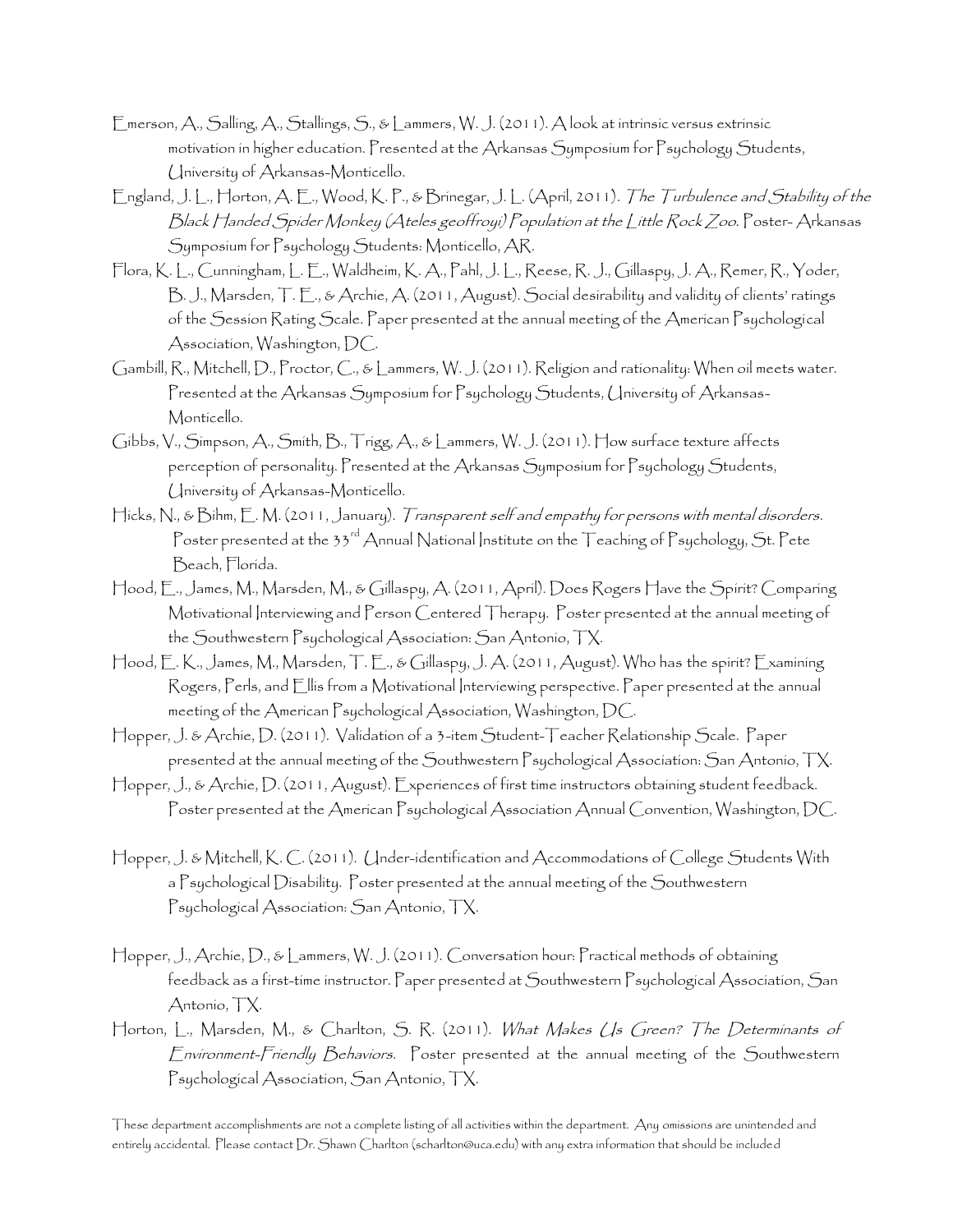- Kellybrew-Miller, A, & Gillaspy, A. (2011). Using Client Feedback Measures in a Community Mental Health Center: Preliminary Findings. Poster presented at the annual meeting of the Southwestern Psychological Association: San Antonio, TX.
- Koscik, L., Munson, R., Knight, C., & Lammers, W. J. (2011). Do similar personalities attract?. Presented at the Arkansas Symposium for Psychology Students, University of Arkansas-Monticello.
- Kumari, K. & Lammers, W. J. (2011). Barriers to the student-professor connection: Professors' perspectives. Presented at the Arkansas Symposium for Psychology Students, University of Arkansas-Monticello.
- Lyra, S., Colvert, B., Carter, J., & Lammers, W. J. (2011). Aggressive personality and dream content. Presented at the Arkansas Symposium for Psychology Students, University of Arkansas-Monticello.
- Marsden, M., Archie, D., & Gillaspy, A. (2011). Psychometric Properties of the Session Rating Scale (SRS): Preliminary Findings. Poster presented at the annual meeting of the Southwestern Psychological Association: San Antonio, TX.
- Marsden, M., Nail, P. R., Bihm, E. M. (2011, April). A test of the compensation model of school-yard bullying. Poster presented at the Southwestern Psychological Association, San Antonio, Texas.
- Matos, S., Mendelssohn, S., Erby, R., & Lammers, W. J. (2011). Anxiety levels in relation to drinking habits. Presented at the Arkansas Symposium for Psychology Students, University of Arkansas-Monticello.
- McNeir, L. M., & Rowell, R. K. (October, 2011). Working with primary care physicians: An integrated approach to healthcare. Paper presented at the annual meeting of the Arkansas Psychological Association: Little Rock, AR.
- Mitchell, K. C., Hopper, J. L., & Rowell, K. (April, 2011). Predicting AD/HD in a National Sample: Access to Medical Care Does Matter. Poster presented at the annual meeting of the Southwestern Psychological Association: San Antonio, TX.
- Nail, P. R., Bihm, E. M., & Simon, J. B. (2011, June). A test of the compensation model of school-yard bullying. Paper to be presented at the 5th Annual International Conference on Psychology, Athens Institute for Education and Research, Athens, Greece.
- Parker, L. (2011). How you say it matters: the effect of framing on temporal discounting (Psi Chi Regional Research Award Winner. Faculty Sponsor: Shawn R. Charlton). Poster presented at the annual meeting of the Southwestern Psychological Association: San Antonio, TX.
- Reddig, A., Sweet, L., Charlton, S. R. , & Bihm, E. M. (2011, April). Finding the needles in the haystack: Conducting gambling research in college settings. Poster resented at the Southwestern Psychological Association, San Antonio, Texas.
- Rideout, E. A. (2011). A Two Way Street: Active Learning and Student-Instructor Connections. Poster presented at the annual meeting of the Southwestern Psychological Association: San Antonio, TX.
- Rowell, K. (April, 2011). Quantifying the Visual Memory Taks of the COGNISTAT in a Geriatric Sample. Poster presented at the annual meeting of the Southwestern Psychological Association.
- Rowell, R.K. (May, 2011). Using narrative identity to measure faith-based flourishing. Paper presented at the first annual meeting of the International Congress on Psychology, Religion, and Culture: Tehran, Iran.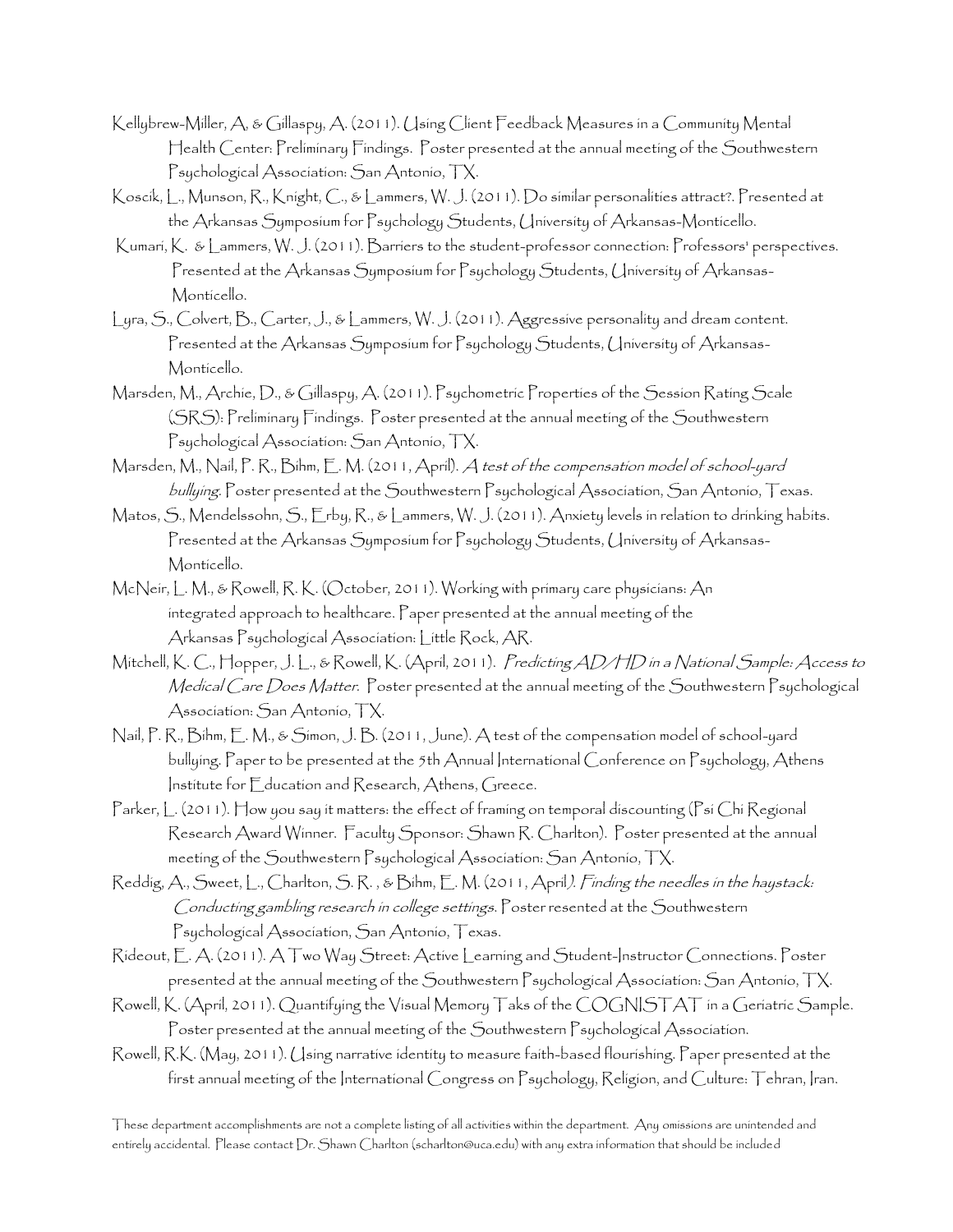- Schneider, S. (2011). Dr. Who?: Out-of-Class Communication, Student-Professor Rapport, and Learning. Poster presented at the annual meeting of the Southwestern Psychological Association: San Antonio, TX. social stories with hyperactive-impulsive children. Paper presented at the National Association of School Psychologists, San Francisco: CA.
- Staton, C. L. & Charlton, S. (2011). Relationship of freedom to choose treatment style and responsibility of getting help for a problem. Poster presented at the 2012 SWPA conference.
- Staton, C. L. & Charlton, S. (2011). Factor analysis of a therapeutic responsibility questionnaire. Poster presented at the 2012 national APA conference.
- Staton, C. & Rowell, K. (April, 2011). (Itility of Brief Screening Measures with the COGNISTAT in Predicting Dementia. Poster presented at the annual meeting of the Southwestern Psychological Association: San Antonio, TX.
- Wood, K. P. & Brinegar, J. L. (April, 2011). Running on Empty: An Exploration of Activity Based Anorexia in Rats. Poster - Southwest Psychological Association Conference: San Antonio, TX.
- Wood, K. P. (2011). Reducing Cognitive Dissonance with a Little Help From my Friends (Psi Chi Regional Research Award: Faculty Sponsor: Paul Nail). Paper presented at the annual meeting of the Southwestern Psychological Association: San Antonio, TX.
- $\chi$ ie,  $D$ ., &  $\Box$ orton,  $\Box$ . (2011). Immigration adjustment and utilization of mental health services among non-American born Asian-Americans. Paper presented at the annual meeting of the American Psychological Association, Washington, D.C.

## Conference Presentations – Chaired Events/Symposia

- Booher, S. (2011, Chair). SWPA Talks: Social 2. Presented at the annual meeting of the Southwestern Psychological Association: San Antonio, TX.
- Charlton, S. R. (2011, Chair). SWPA Talks: Cognition/Memory, Developmental. Presented at the annual meeting of the Southwestern Psychological Association: San Antonio, TX.
- Gillaspy, A. (2011, Chair). SWPA: Graduate Research Competition. Presented at the annual meeting of the Southwestern Psychological Association: San Antonio, TX.
- Hopper, J., Archie, D., & Lammers, W. J. (April, 2011). Conversation hour: Practical methods of obtaining feedback as a first-time instructor. Presented at Southwestern Psychological Association, San Antonio, TX.
- Horton, L. (2011, Chair). Psi Chi Poster Session 1. Presented at the annual meeting of the Southwestern Psychological Association: San Antonio, TX.
- Horton, L. (2011, Chair). Psi Chi Conversation Hour: Graduate School Questions. Presented at the annual meeting of the Southwestern Psychological Association: San Antonio, TX.
- Horton, L. & Osborne, R. (2011, Chair). Psi Chi/Psi Beta: How to Build and Maintain a Vital Psi Chi/Psi Beta Chapter. Presented at the annual meeting of the Southwestern Psychological Association: San Antonio, TX.
- Kennison, H. & Horton, J. (2011, Chair). Psi Chi Poster Session 2. Presented at the annual meeting of the Southwestern Psychological Association: San Antonio, TX.